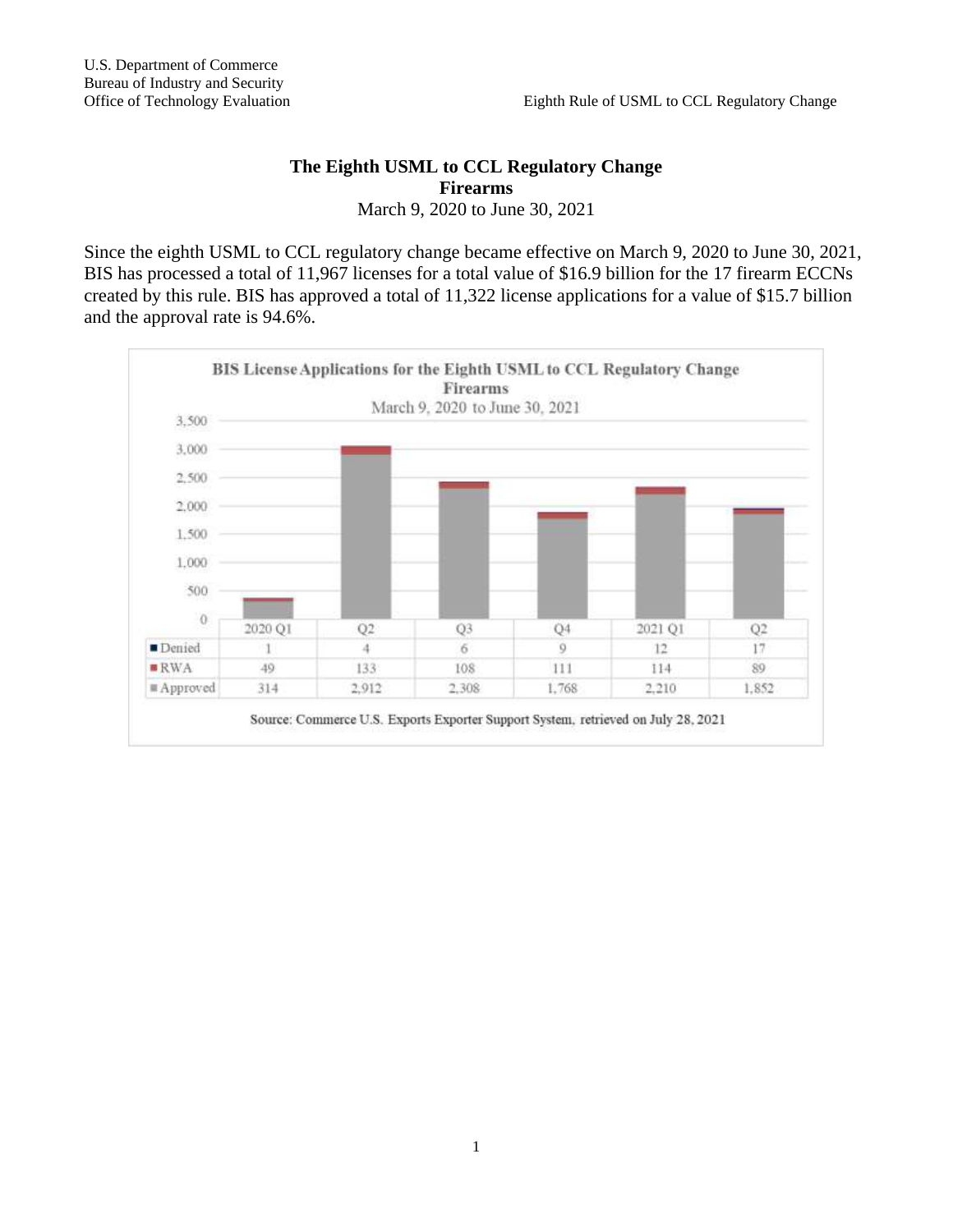From the effective date of March 9, 2020 to May 11, 2021, U.S. exports of items in the Eighth USML to CCL regulatory change – Firearms under BIS jurisdiction totaled 39,626 shipments with a shipped value of \$961.7 million.



| The Eighth USML to CCL Regulatory Change - Firearms<br>Top 15 Destinations of U.S. Exports under BIS Jurisdiction by Value |                       |                       |                         |                  |
|----------------------------------------------------------------------------------------------------------------------------|-----------------------|-----------------------|-------------------------|------------------|
| March 9, 2020 to June 30, 2021                                                                                             |                       |                       |                         |                  |
|                                                                                                                            |                       | % of Total            | Value                   |                  |
| Country                                                                                                                    | <b>Shipment Count</b> | <b>Shipment Count</b> | <i><b>\$million</b></i> | % of Total Value |
| Canada                                                                                                                     | 16,918                | 42.7%                 | \$229.3                 | 23.8%            |
| Australia                                                                                                                  | 2,084                 | 5.3%                  | \$120.9                 | 12.6%            |
| Thailand                                                                                                                   | 2,037                 | 5.1%                  | \$106.5                 | 11.1%            |
| United Kingdom                                                                                                             | 1,161                 | 2.9%                  | \$36.2                  | 3.8%             |
| Germany                                                                                                                    | 1,024                 | 2.6%                  | \$32.3                  | 3.4%             |
| Mexico                                                                                                                     | 252                   | 0.6%                  | \$30.3                  | 3.2%             |
| <b>Brazil</b>                                                                                                              | 2,648                 | 6.7%                  | \$23.1                  | 2.4%             |
| Philippines                                                                                                                | 517                   | 1.3%                  | \$22.2                  | 2.3%             |
| Netherlands                                                                                                                | 259                   | 0.7%                  | \$22.0                  | 2.3%             |
| France                                                                                                                     | 879                   | 2.2%                  | \$18.0                  | 1.9%             |
| Turkey                                                                                                                     | 497                   | 1.3%                  | \$15.6                  | 1.6%             |
| Ukraine                                                                                                                    | 156                   | 0.4%                  | \$15.0                  | 1.6%             |
| South Africa                                                                                                               | 742                   | 1.9%                  | \$14.7                  | 1.5%             |
| Indonesia                                                                                                                  | 179                   | 0.5%                  | \$14.2                  | 1.5%             |
| <b>United Arab Emirates</b>                                                                                                | 174                   | 0.4%                  | \$14.0                  | 1.5%             |
| <b>Top 15 Total</b>                                                                                                        | 29,527                |                       | \$714.3                 |                  |
| Top 15 Total/                                                                                                              |                       |                       |                         |                  |
| <b>Grand Total</b>                                                                                                         |                       | 74.5%                 |                         | 74.3%            |
| <b>Grand Total</b>                                                                                                         | 39,626                |                       | \$961.7                 |                  |
| Source: Automated Export System, August 31, 2021                                                                           |                       |                       |                         |                  |